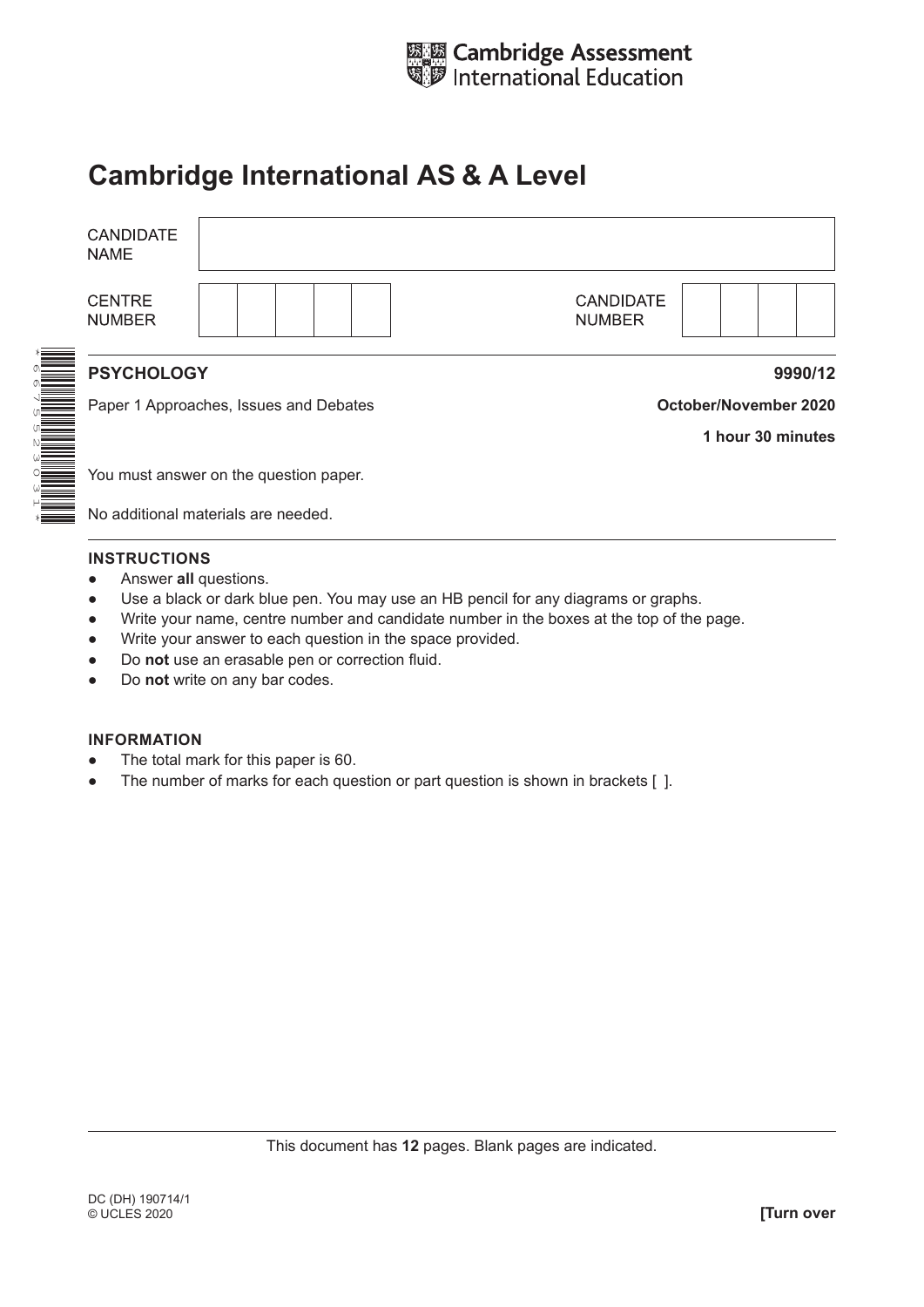Answer all questions.

- 1 From the study by Yamamoto et al. (chimpanzee helping):
	- (a) Name one of the objects on the tray for the chimpanzees, other than the stick or the straw.

(b) Outline the difference between an 'upon-request' offer and a 'voluntary' offer in this study.

- 
- (c) Outline one conclusion from this study.

- $\overline{2}$ In the euphoria condition in the study by Schachter and Singer (two factors in emotion), a stooge performed a series of standardised behaviours. An observer categorised any behaviours shown by the participant. One category was 'initiates new activity'.
	- (a) (i) Outline how the category of 'initiates new activity' was operationalised in this study.

 $(ii)$ Name one behaviour shown by a participant in this study that was categorised as 'initiates new activity'.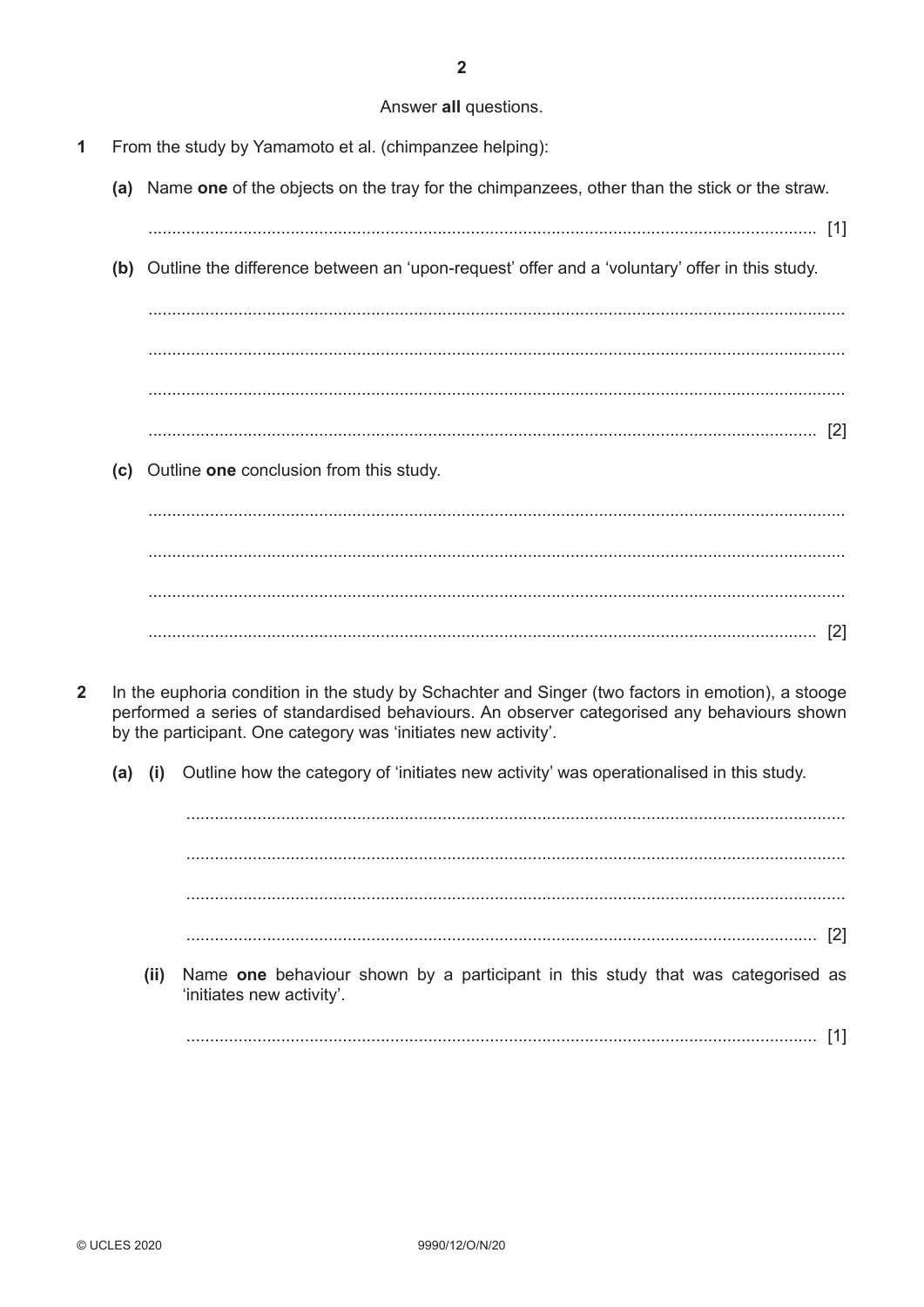(b) Describe the results from the Activity Index in the euphoria condition for the Epinephrine Informed (Epi Inf) group compared to the Epinephrine Misinformed (Epi Mis) groups. You must use data in your answer.

 $\mathbf{3}$ Explain one or more real-world applications of the study by Laney et al. (false memory). Do not refer to more than three applications in your answer.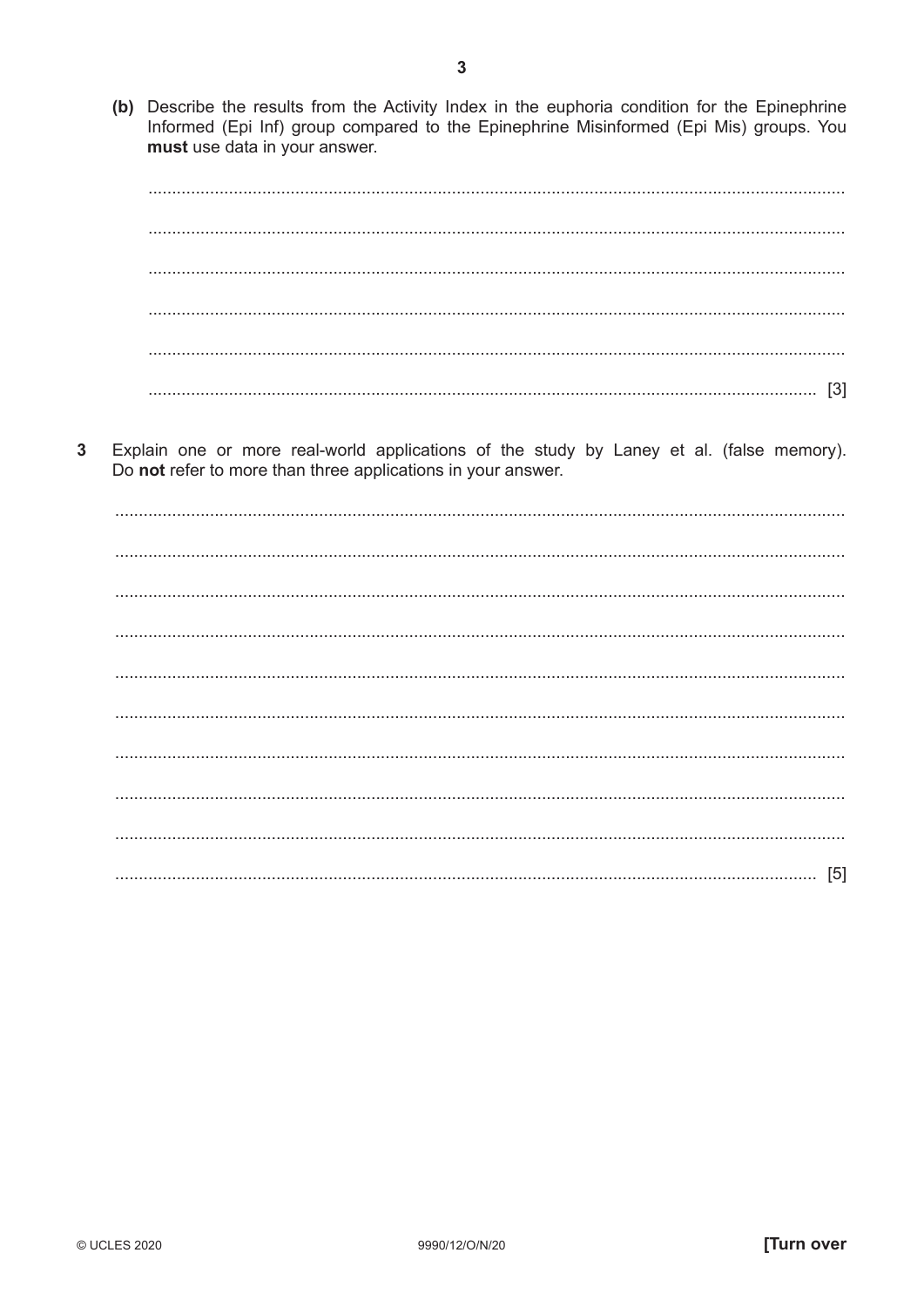| From the study by Milgram (obedience): |                                                            |  |  |  |
|----------------------------------------|------------------------------------------------------------|--|--|--|
| (a)                                    | Identify two characteristics of the learner in this study. |  |  |  |
|                                        |                                                            |  |  |  |
|                                        |                                                            |  |  |  |
|                                        |                                                            |  |  |  |
|                                        | $[2]$                                                      |  |  |  |
| (b)                                    | Describe the sample of participants used in this study.    |  |  |  |
|                                        |                                                            |  |  |  |
|                                        |                                                            |  |  |  |
|                                        |                                                            |  |  |  |
|                                        |                                                            |  |  |  |
|                                        |                                                            |  |  |  |
|                                        | $[3]$                                                      |  |  |  |
| (c)                                    | Explain why this study is from the social approach.        |  |  |  |
|                                        |                                                            |  |  |  |
|                                        |                                                            |  |  |  |
|                                        |                                                            |  |  |  |
|                                        |                                                            |  |  |  |

 $\overline{\mathbf{4}}$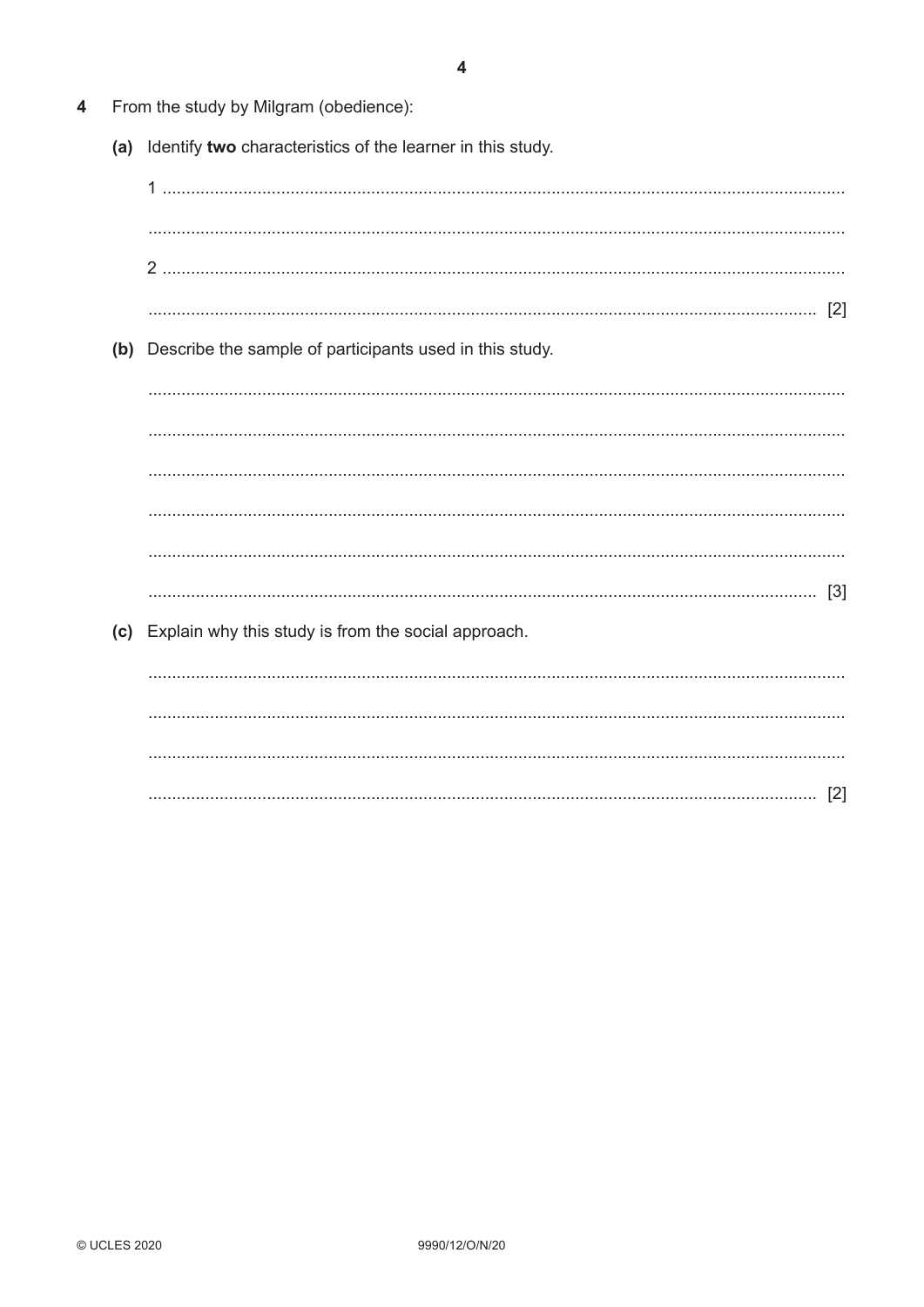5 Describe the procedure of the study by Andrade (doodling) from the point when the tape had finished playing.  $6\phantom{1}6$ Describe the psychology that is being investigated in the study by Bandura et al. (aggression).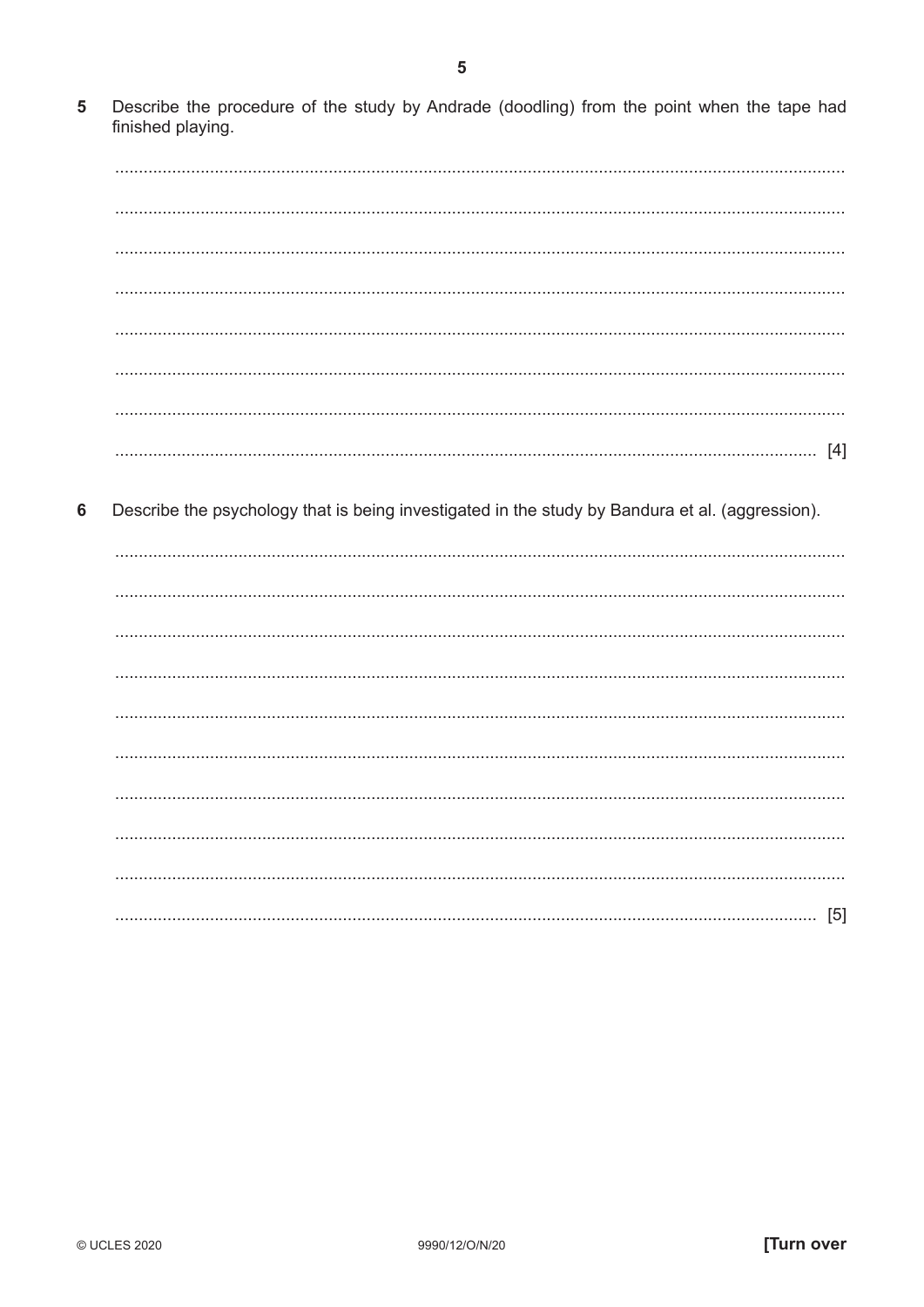| $\overline{\mathbf{r}}$ | From the study by Pepperberg (parrot learning):                                                                                                                                            |  |  |  |  |
|-------------------------|--------------------------------------------------------------------------------------------------------------------------------------------------------------------------------------------|--|--|--|--|
|                         | (a) Outline one aim of this study.                                                                                                                                                         |  |  |  |  |
|                         |                                                                                                                                                                                            |  |  |  |  |
|                         |                                                                                                                                                                                            |  |  |  |  |
|                         |                                                                                                                                                                                            |  |  |  |  |
|                         |                                                                                                                                                                                            |  |  |  |  |
|                         | (b) Outline one methodological weakness of this study.                                                                                                                                     |  |  |  |  |
|                         |                                                                                                                                                                                            |  |  |  |  |
|                         |                                                                                                                                                                                            |  |  |  |  |
|                         |                                                                                                                                                                                            |  |  |  |  |
|                         | [2]                                                                                                                                                                                        |  |  |  |  |
|                         | (c) Suggest one real-world application based on the procedure of this study.                                                                                                               |  |  |  |  |
|                         |                                                                                                                                                                                            |  |  |  |  |
|                         |                                                                                                                                                                                            |  |  |  |  |
|                         |                                                                                                                                                                                            |  |  |  |  |
|                         |                                                                                                                                                                                            |  |  |  |  |
| 8                       | (a) Outline what is meant by individual and situational explanations of behaviour, using any<br>examples. Do not refer to the study by Piliavin et al. (subway Samaritans) in your answer. |  |  |  |  |
|                         |                                                                                                                                                                                            |  |  |  |  |
|                         |                                                                                                                                                                                            |  |  |  |  |
|                         |                                                                                                                                                                                            |  |  |  |  |
|                         |                                                                                                                                                                                            |  |  |  |  |
|                         |                                                                                                                                                                                            |  |  |  |  |
|                         |                                                                                                                                                                                            |  |  |  |  |
|                         |                                                                                                                                                                                            |  |  |  |  |
|                         | $[4]$                                                                                                                                                                                      |  |  |  |  |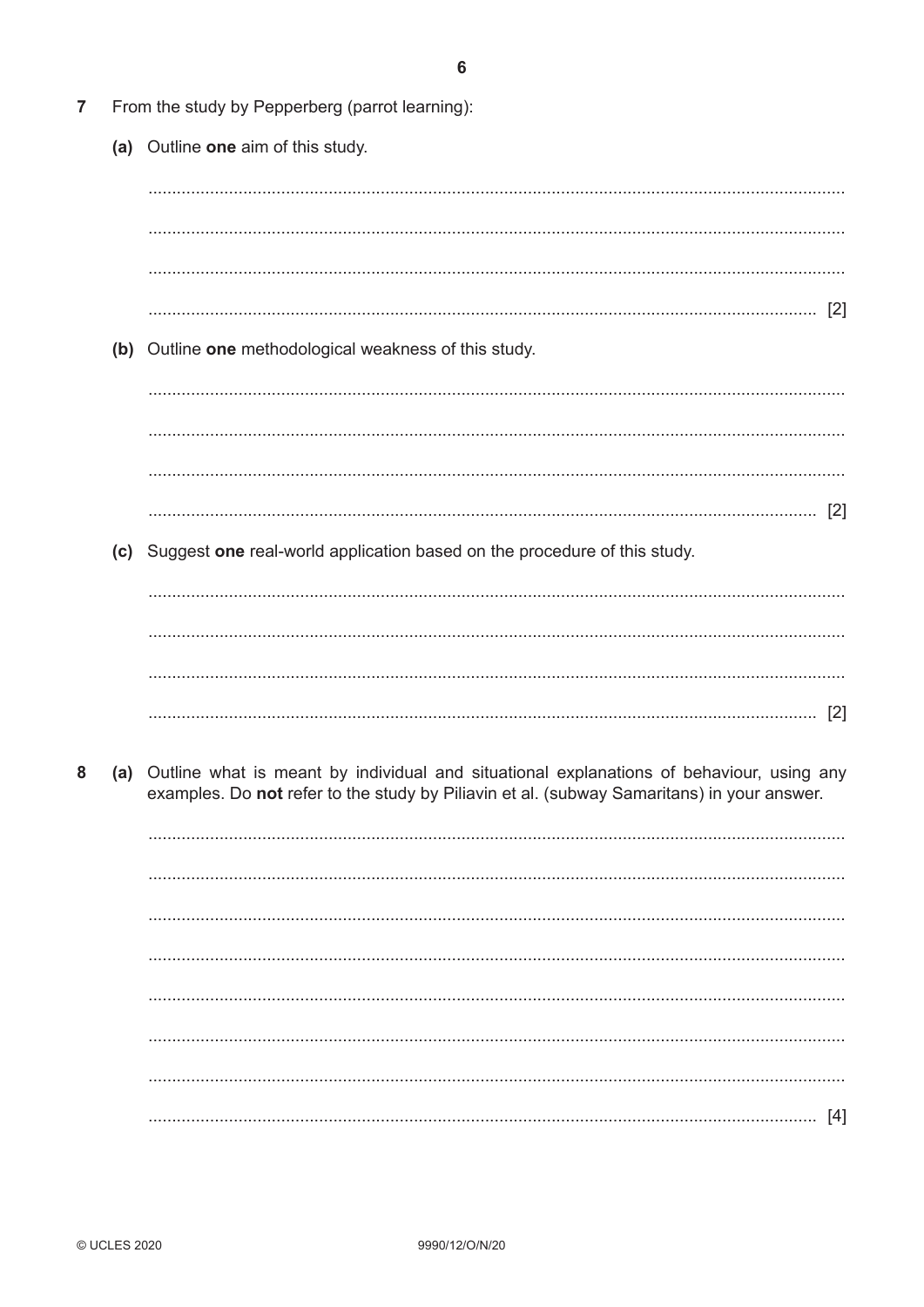(b) Explain how one result from the study by Piliavin et al. supports the individual explanation of helping behaviour and how one result supports the situational explanation of helping behaviour.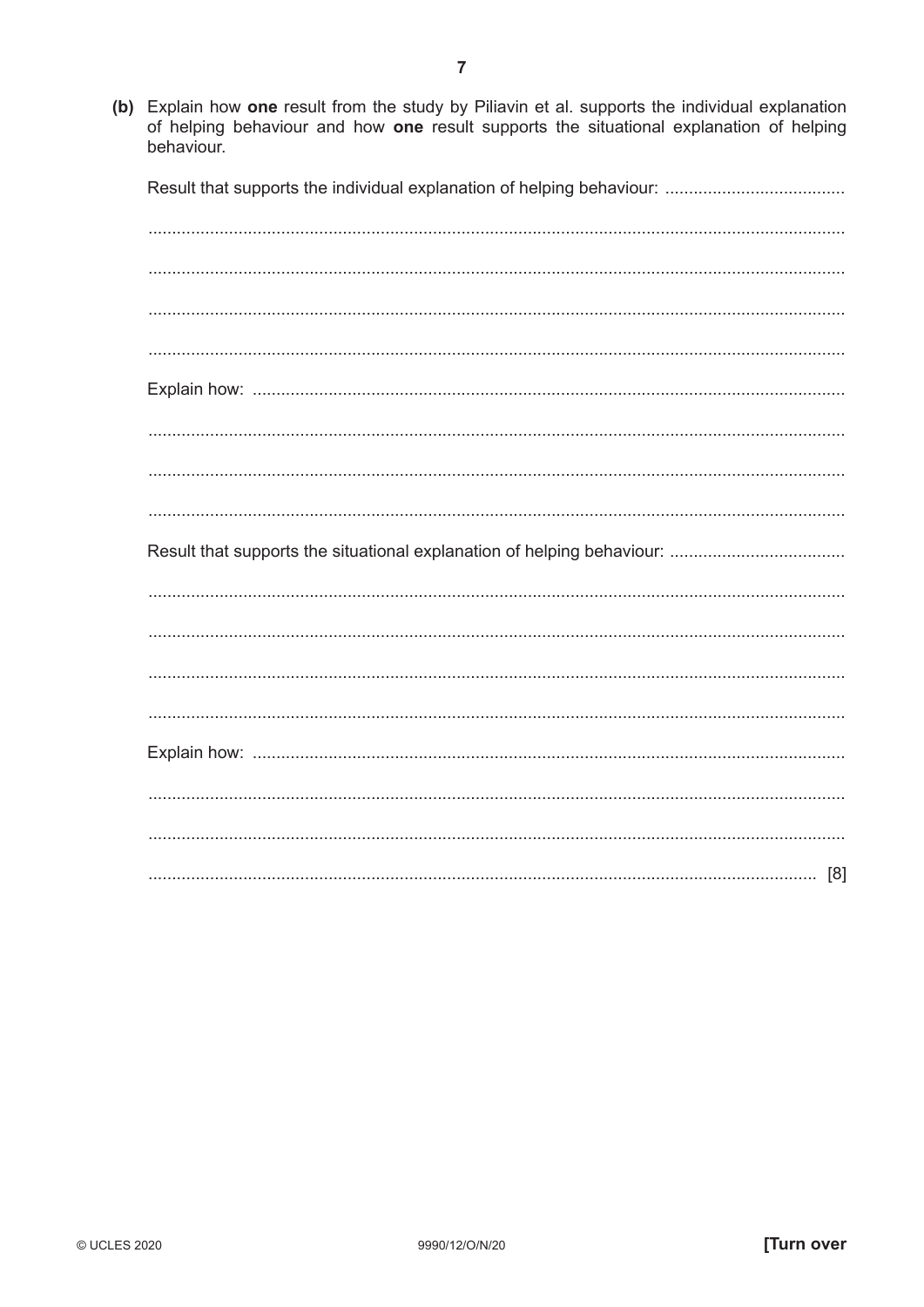Evaluate the study by Dement and Kleitman (sleep and dreams) in terms of two strengths and two weaknesses. At least one of your evaluation points must be about generalisations.  $9$ 

| <b>ES 2020</b> | 9990/12/Q/N/20 |
|----------------|----------------|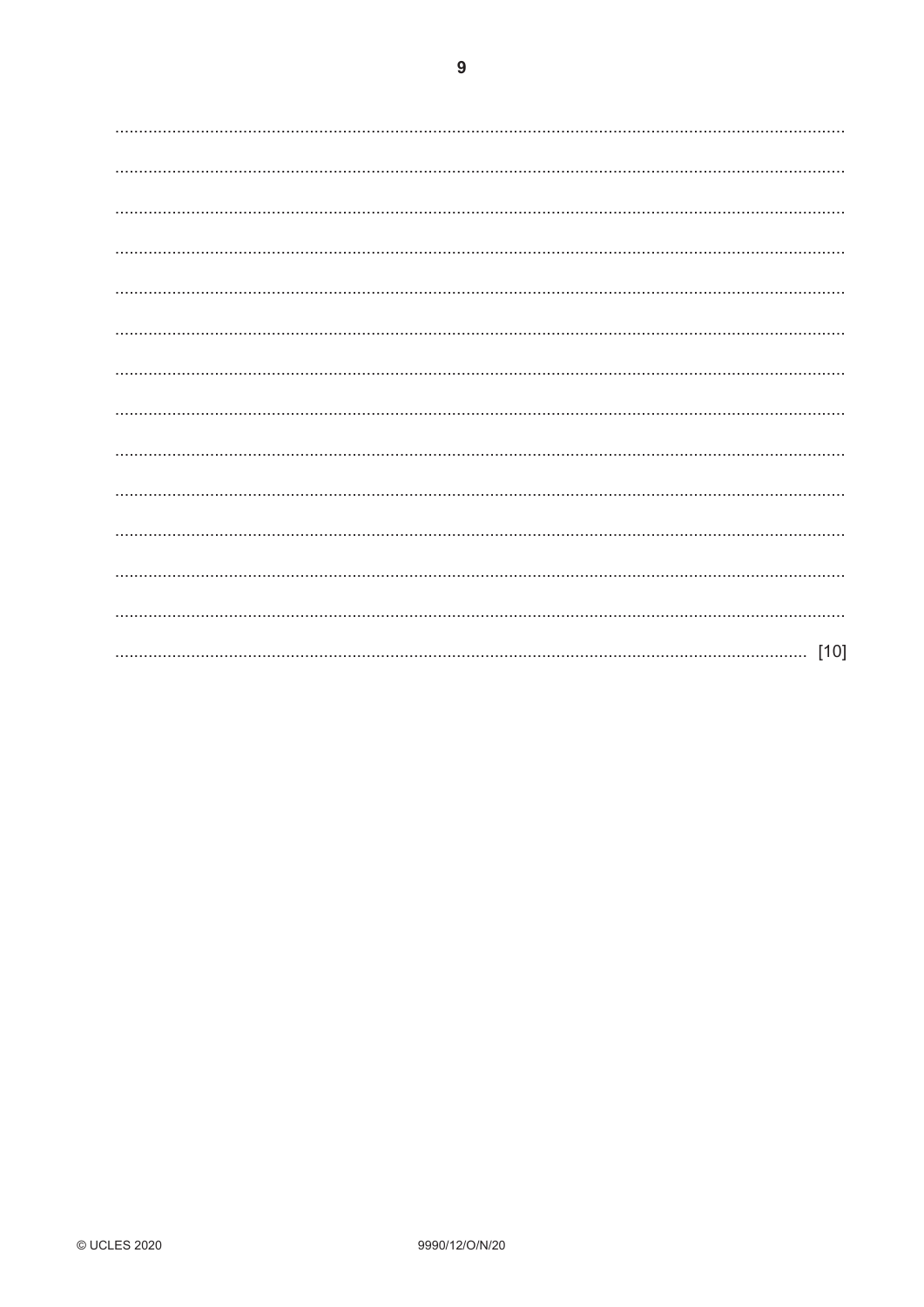## **BLANK PAGE**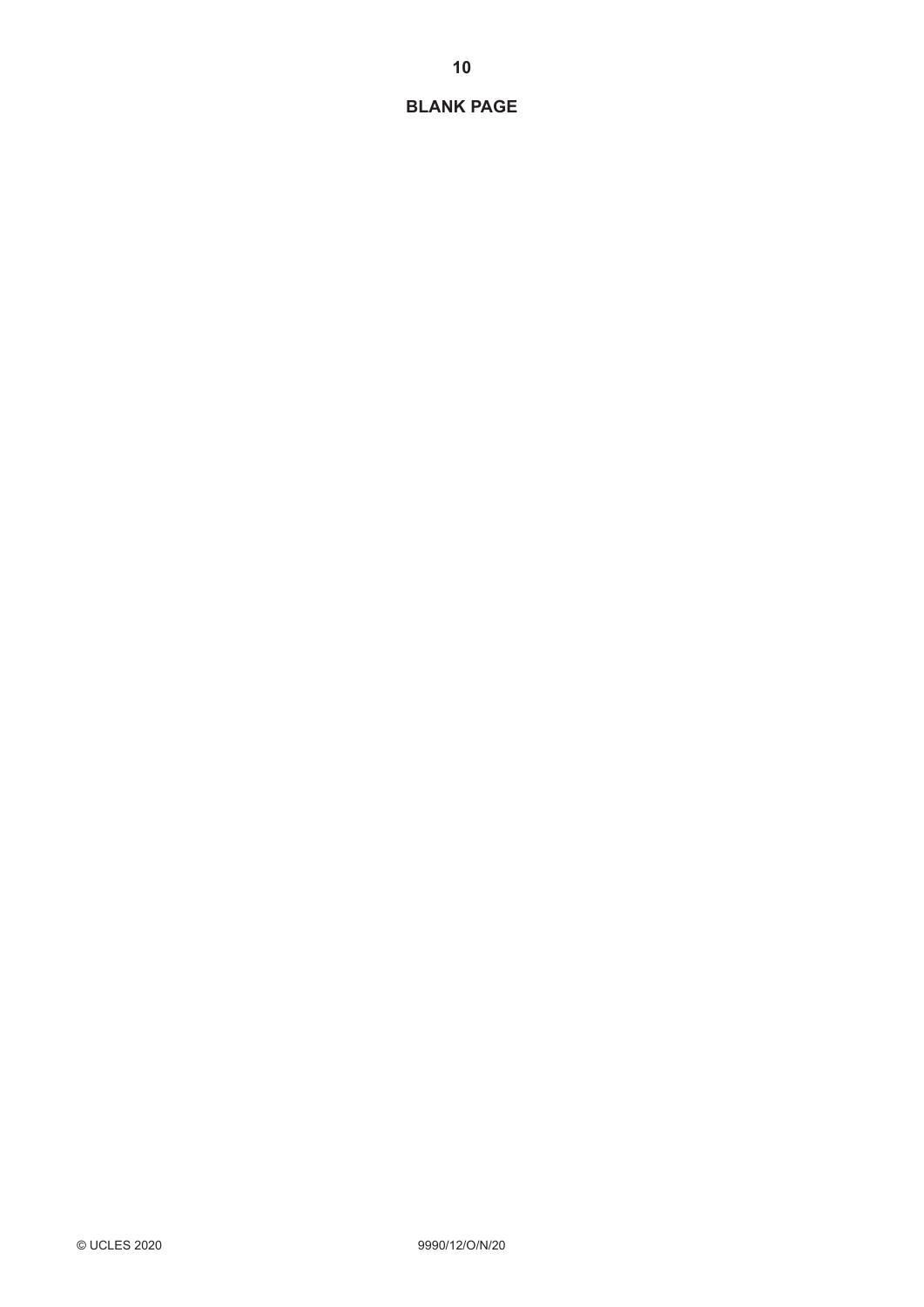## **BLANK PAGE**